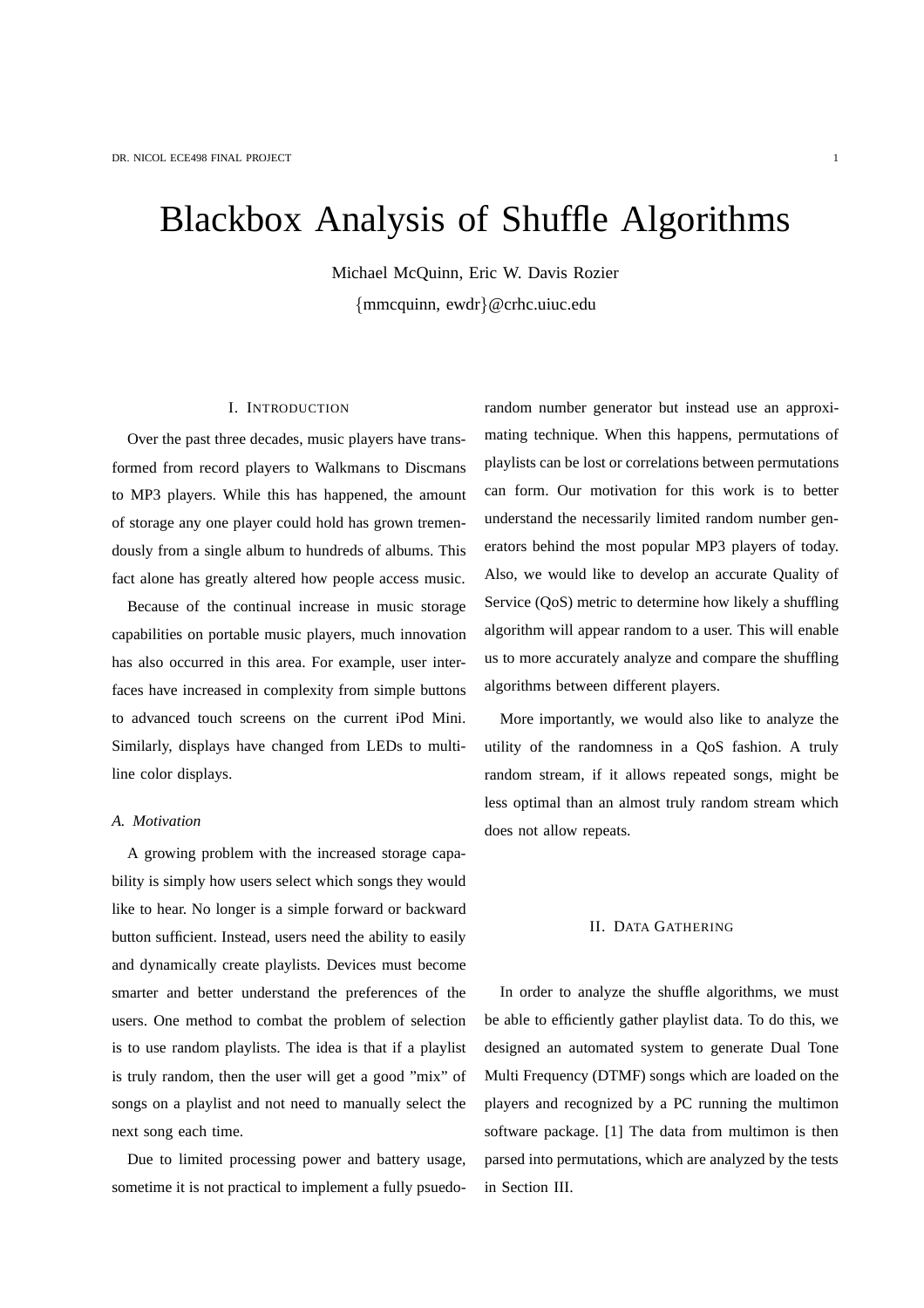## *A. Tone Generation*

Using the multimon program *gen*, we generated 10,000 unique songs consisting of a preamble, song number, and delimeter. See Figure 1. The unique song number represents one of songs on a MP3 players, while the preamble and delimeter help us parse the multimon output and regenerate the playlist.

Since all major portable audio players support different formats, we chose MP3 as the standard since currently they all support MP3 playback as a sort of defacto standard. Because of this, we converted all the DTMF songs to MP3s using *sox* and *lame* as seen in Figure 2.



Fig. 1. Generated Tones Format



Fig. 2. Generation of a file f1.mp3

#### *B. Tone Recognition*

Once the songs have been generated, they are loaded onto the players by different means depending on the model:

- iRiver: By directly copying files onto the hard drive
- iPod Mini: Using iTunes for Windows XP [2] to load files
- iPod Shuffle: Using iTunes for Windows XP [2] to load files

For each test we ran, we reset completely the hard drive of each player and reloaded them with only the songs needed for that particular test. This helps reduce outside sources of error in our analysis, including effects of play count or rating. See Section **??** for information regarding Future Work on this subject.



Fig. 3. Process Overview for tone recognition

# III. TESTING

In order to analyze the data generated by our MP3 players we conducted two primary tests. The first test was a test for the uniformity of the distribution of permutations, and the second was a test to see the level of autocorrelation between the permutations.

## *A. Test of Uniformity*

To test the uniformity of the distribution of permutations we used the Kolmogorov-Smirnov [3] test, comparing the cumulative distribution of probability mass of the data with that of a uniform distribution. Ideally any given permutation will be equally as likely as any other, so that the player does not favor one randomization over another.

### *B. Test for Autocorrelation*

Additionally we tested for independence in the sequence of permutations by calculation the lag<sub>1</sub> through  $lag<sub>10</sub>$  autocorrelations [4]. This statistic should give us a feeling for any bias in the players that may cause certain patterns of permutations to occur more often than others.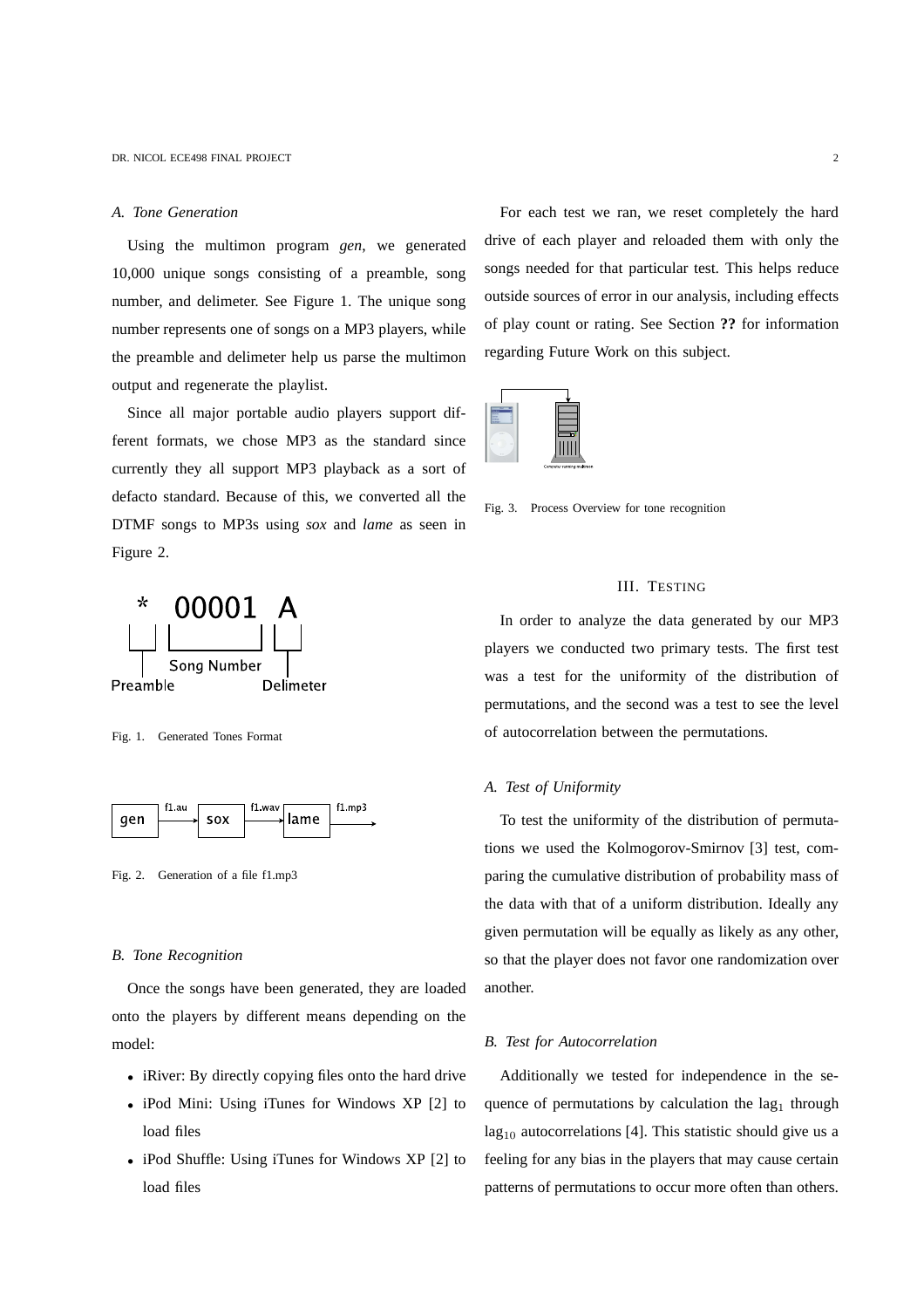#### *C. Quality of Service*

While we were unable to gather sufficient data, nor to devise a Quality of Service metric which we found fully suitable, initially we thought of testing for the average minimum distance between two songs in the same album. The idea being that perhaps within a given playlist their might be some bias towards a particular album, or dependence in the subsequent choices of which song to play next given the current song is from a given album. This method and our thoughts are contained within Section VI

# IV. RESULTS

#### *A. iPod mini*

We were able to collect a trace of 2180 complete permutations from the iPod before the battery died. Using this data we conducted a Kolmogorov-Smirnov test for uniformity. Figure 4 shows a histogram detailing the number of incidences of each permutation in our trace. The iPod had full coverage of all 120 possible permutations of five songs. The calculated test value D was found to be

$$
D=0.0214
$$

for the iPod, thus we fail to reject our null hypothesis  $H_0$  and conclude that we cannot detect a significant difference between our data and the uniform distribution. Figure 5 shows both the distribution of permutations in our data, and the ideal uniform distribution.

Testing for significant lag<sub>1</sub> through lag<sub>10</sub> autocorrelation for the trace collected from the iPod revealed only one case where the null hypothesis of independance was rejected. That case was the lag<sub>8</sub> autocorrelation with starting point zero. For this test

$$
Z_0 = -2.036241
$$



Fig. 4. Frequency of Permutations for iPod



Fig. 5. CDF of iPod compared to Discretized Uniform for K-S Test

. Given our critical value

$$
z_{0.025} = 1.96
$$

we must reject the null hypothesis for independance in this case.

The iPod mini is in fact so faithful to avoiding autocorrelation that in several cases due to the random pairing of two permutations the last song played for one permutation in the trace is the same as the first song played in the next permutation in the trace. During analysis we counted the number of times this occured, finding 429 separate cases of such behavior.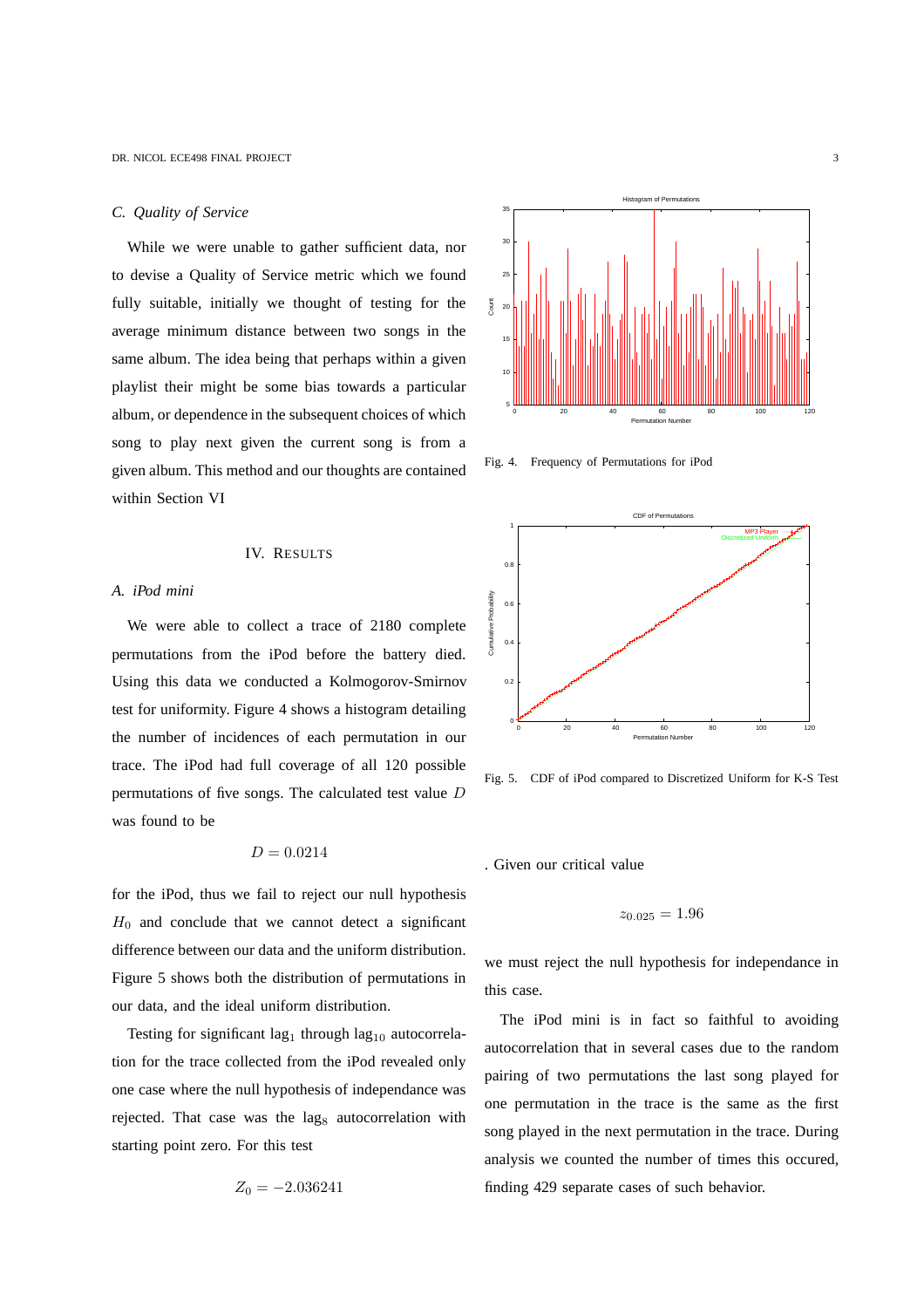#### *B. iPod Shuffle*

A total of 2533 randomly generated permutations were generated for the iPod Shuffle before the battery died. Using this data we conducted a Kolmogorov-Smirnov test for uniformity. Figure 6 shows a histogram detailing the number of incidences of each permutation in our trace. The iPod Shuffle did not have full coverage of all possible permutations only exhibiting incidences of 24 of the possible 120 permutations.

The calculated test value  $D$  was found to be

$$
D=0.162
$$

for the iPod Shuffle, thus we reject our null hypothesis  $H_0$  and conclude that there is a significant difference between our data and the uniform distribution. Figure 7 shows both the distribution of permutations in our data, and the ideal uniform distribution.

Of the 24 permutations we found in our trace, all ended in the second song. Comparing this data to some preliminary traces we collected using five song playlists and the iPod shuffle we found that it appears to be the case that for a playlist of size  $N$ , the iPod shuffle first generates a purely random shuffle and for subsequent playlists only shuffles the first  $N-1$  songs ensuring the last song is never played twice in a row. More data is needed to further test this hypothesis. This could be an attempt to solve the problem found in the iPod mini which causes the same song to sometimes be played twice.

Testing for significant lag<sub>1</sub> through lag<sub>10</sub> autocorrelation for the trace collected from the iPod Shuffle revealed many cases for each  $\log_x$  where the null hypothesis of independence was rejected. This was most likely due in part to the incomplete coverage of our permutation space by the iPod Shuffle.



Fig. 6. Frequency of Permutations for iShuffle



Fig. 7. CDF of iShuffle compared to Discretized Uniform for K-S Test

The test results for these cases are ommitted for brevity but a summary is given in Figure 8.

Having realized these facts about the iPod Shuffle's algorithm we ran the tests for uniformity again, this time comparing only the explored state space of the permutations. Figure 9 shows a histogram detailing the number of incidences of each permutation in our trace. The iPod Shuffle had full covereage of all 24 possible permutations.

The calculated test value  $D$  was found to be

$$
D=0.176
$$

for the iPod Shuffle, given the critical value of 0.249031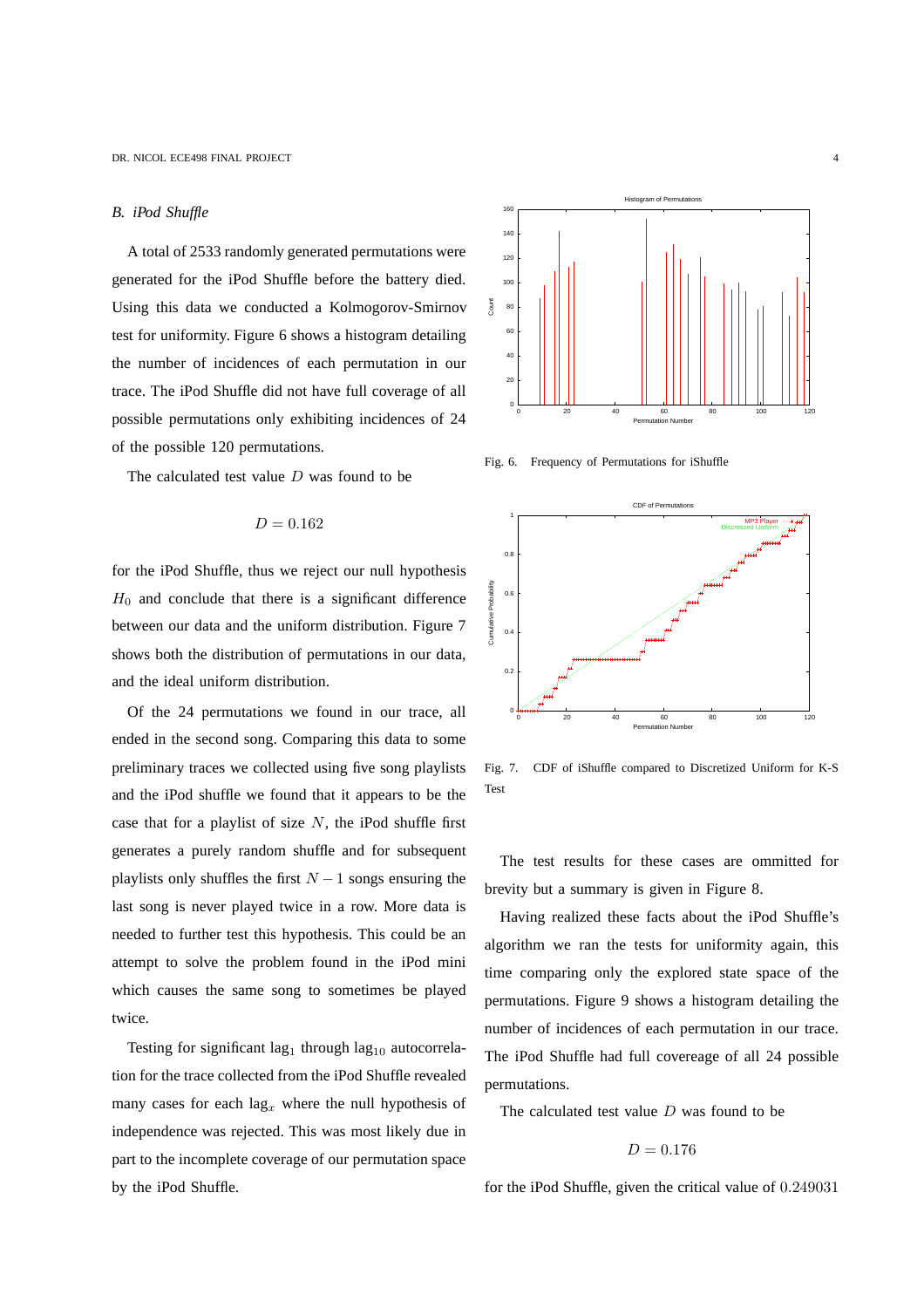

Fig. 8. Summary of iPod Shuffle autocorrelation results.

for a sample size of 24 we fail to reject our null hypothesis  $H_0$  and conclude that we cannot detect a significant difference between our data and the uniform distribution. Figure 10 shows both the distribution of permutations in our data, and the ideal uniform distribution.



Fig. 9. Frequency of Permutations for iShuffle

# *C. iRiver*

Data was collected in the form of 87 randomly generated permutations for the iRiver before it became obvious that the generation of permutations was done deterministically. Using this data we conducted



Fig. 10. CDF of iShuffle compared to Discretized Uniform for K-S Test

a Kolmogorov-Smirnov test for uniformity. Figure 11 shows a histogram detailing the number of incidences of each permutation in our trace. The iRiver did not have full coverage of all possible permutations only exhibiting incidences of 3 of the possible 120 permutations.

The calculated test value  $D$  was found to be

$$
D=0.825
$$

for the iRiver, thus we reject our null hypothesis  $H_0$  and conclude that there is a significant difference between our data and the uniform distribution. Figure 12 shows both the distribution of permutations in our data, and the ideal uniform distribution.

By observing the iRiver's behavior and collecting playlists of maximal size we were able to determine the algorithm by which the iRiver creates a playlist of a given size  $N$ , and thus explain why only three playlists are observed in our data. The iRiver stores internally four shuffled playlists of size 10,000 songs. In order to extract a playlist of abitrary size  $N$  the iRiver simply selects all songs in a given maximal playlist  $P_x$  which are also in the playlist of size  $N$  and plays them in the order they are found in playlist  $P_x$ . Thus each  $P_x$ ,  $1 \le x \le 4$  maps to a playlist  $P_{N,x}$ . In the case of five songs the mapping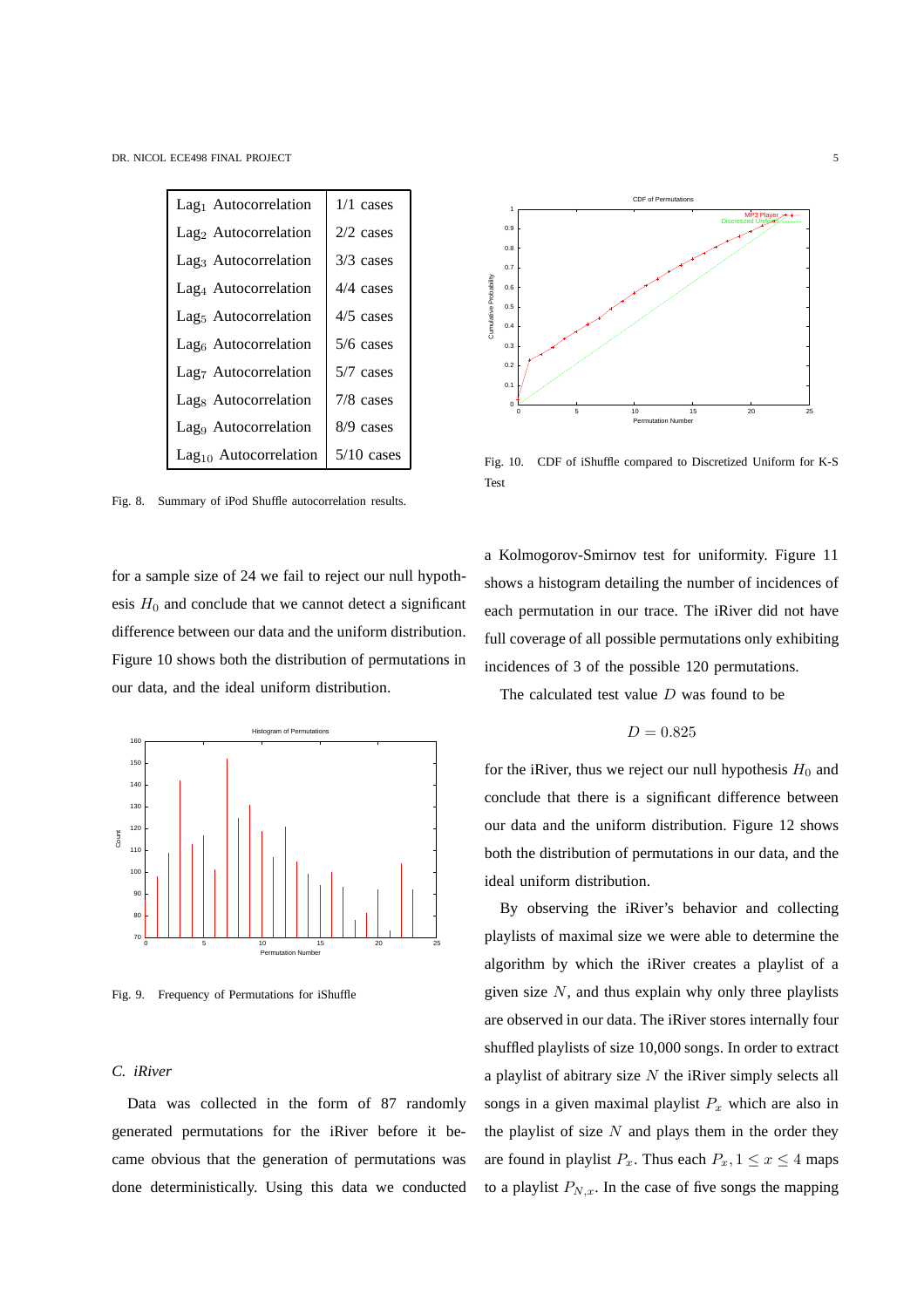$P_1 \rightarrow P_{5,1}$  is identical to the mapping  $P_4 \rightarrow P_{5,4}$ producing the same playlist:

(1, 4, 5, 3, 2)

Although the number of permutations seems a bit low, it is worthwhile to note that as the iRiver always starts with the same song, thus eliminating the problem of playing the same song twice which occurs when using the iPod mini. While this may not be the optimal solution for the problem at hand, given that for small playlists like those presented her, a user is apt to start to realize he or she always hears the same song first, and only hears three unique orderings of the songs.



Fig. 11. Frequency of Permutations for iRiver

Testing for significant lag<sub>1</sub> through lag<sub>10</sub> autocorrelation for the trace collected from the iRiver revealed significant levels of autocorrelation in each and every possible case. This is far from surprising considering that the permutations were chosen deterministically and played in the same order over and over again:  $P_{5,1}, P_{5,2}, P_{5,3}, P_{5,4}, P_{5,1}, P_{5,2}, P_{5,3}, P_{5,4}, \ldots$ 

#### V. CONCLUSIONS

While the iPod mini was the only player which generated a uniform and complete coverage of the entire



Fig. 12. CDF of iRiver compared to Discretized Uniform for K-S Test

permutation space, it was also the only player to suffer from the possibility of song repetition. Given that the iPod mini we tested was released before the iPod Shuffle, it is quite possible that Apple has since changed it's algorithm to the one utilized by the iPod Shuffle in response to complaints about repeated songs. Such an incident would probably only have to happen once before a typical user would begin complaining about QoS delivered by the product.

The iPod Shuffle comes in second in overall randomness of it's algorithm. While it does not have complete coverage of the 120 permutations of five songs.

# VI. FUTURE WORK

Although this work shows interesting results about some of the most popular MP3 players on the market, it is lacking in many ways. Because of this, we plan to do much work in the future to help better understand the shuffling capabilities of these players. Much of the future work encompasses understanding the interworkings of the iPod Shuffle and iPod Mini, but some work is needed to better understand the iRiver as well.

• Determining an accurate and fitting Quality of Service metric for shuffling